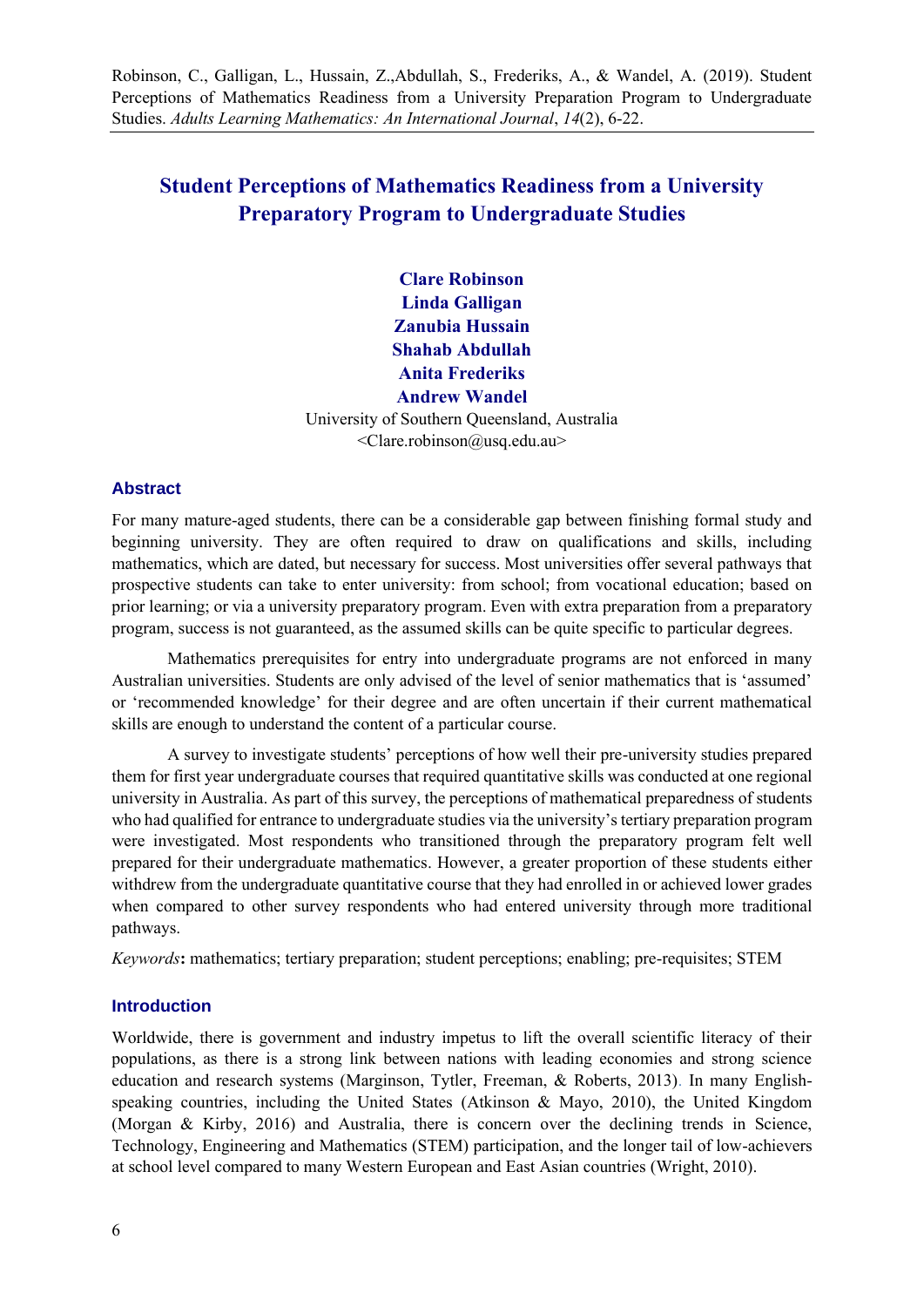At the university level, mathematics lecturers have noted the increase in the number of students who lack the appropriate mathematical background to cope with first year science (Poladian & Nicholas, 2013a; Rylands & Coady, 2009) and mathematics subjects (Vandenbussche, Ritter, & Scherrer, 2018). Many universities around the world attempt to ameliorate the difficulties encountered by mathematically under-prepared students by offering mathematics courses within various programs, often referred to as enabling, preparatory, bridging or remediation programs. The aim of these courses is to allow students to obtain prerequisite or assumed knowledge in mathematics before commencing their degree program (Croft, Harrison, & Robinson, 2009; Greefrath, Koepf, & Neugebauer, 2017; MacGillivray, 2009). Successful completion of a mathematics component in such programs has been shown to be a predictor for engagement and success in further university mathematics studies (Varsavsky, 2010).

Mathematics is a major part of many Australian university preparatory programs (Irwin, Baker, & Carter, 2018).The Tertiary Preparation Program (TPP) at the University of Southern Queensland (USQ) is one of these preparatory programs. It is a fee free program with an open entry policy and provides students with a direct entry pathway to an undergraduate degree at the university. Approximately 10% of students enter their undergraduate degree at USQ through the TPP. Determining whether there is a successful transition of this group of students into their undergraduate studies is therefore of importance to the university.

Research conducted in 2013 on students' perceptions of their preparedness in first year undergraduate mathematics at USQ (Dalby et al., 2013), found a significant number of students in the science based degrees acknowledged that they were inadequately prepared. Further investigation particularly around STEM related degrees was conducted in 2015 (Galligan et al., 2017). As part of this research, those students who had completed the TPP were identified. The focus on these students had two aims. The first was to determine whether TPP respondents in the study perceived themselves to be well prepared for their undergraduate mathematics, and to identify particular mathematics topics in which these students felt underprepared. The second was to compare their perception of preparedness and their overall achievement in their undergraduate course, with that of the other respondents who had entered university through more traditional pathways.

### **Literature Review**

This section provides a background to this paper, discussing the reasons behind the decline in mathematics and science participation and success at university level in Australia, factors affecting degree completion as a whole, and the role of university preparatory/enabling programs.

### **Decline in mathematics and science participation in Australia**

An Australian government report (Office of the Chief Scientist, 2013p. 13) notes that despite an increase of nearly 30% in science enrolments in higher education since 2007, student enrolments in key fields such as chemistry, physics and mathematics drop steeply after first year. This could be linked to a decline of student enrolment in challenging mathematics and science based subjects at school level (Education Council, 2018; Marginson et al., 2013). There has also been a trend for school students to take lower levels of school mathematics, attributed to several factors including the lowering of prerequisites by universities in order to attract more enrolments (Wright, 2010). Studies have also determined that the level of secondary mathematics completed and quality of achievement at that level is one of the factors associated with successful/unsuccessful outcomes in first year mathematics courses (Greefrath et al., 2017; Peard, 2004; Universities Australia, 2013; Wright, 2010).

There has been concern that students transitioning to university from the vocational education sector may not have the mathematical background to cope with science based degrees (King, Dowling, & Godfrey, 2011; Penesis et al., 2015). Another study found that students who entered engineering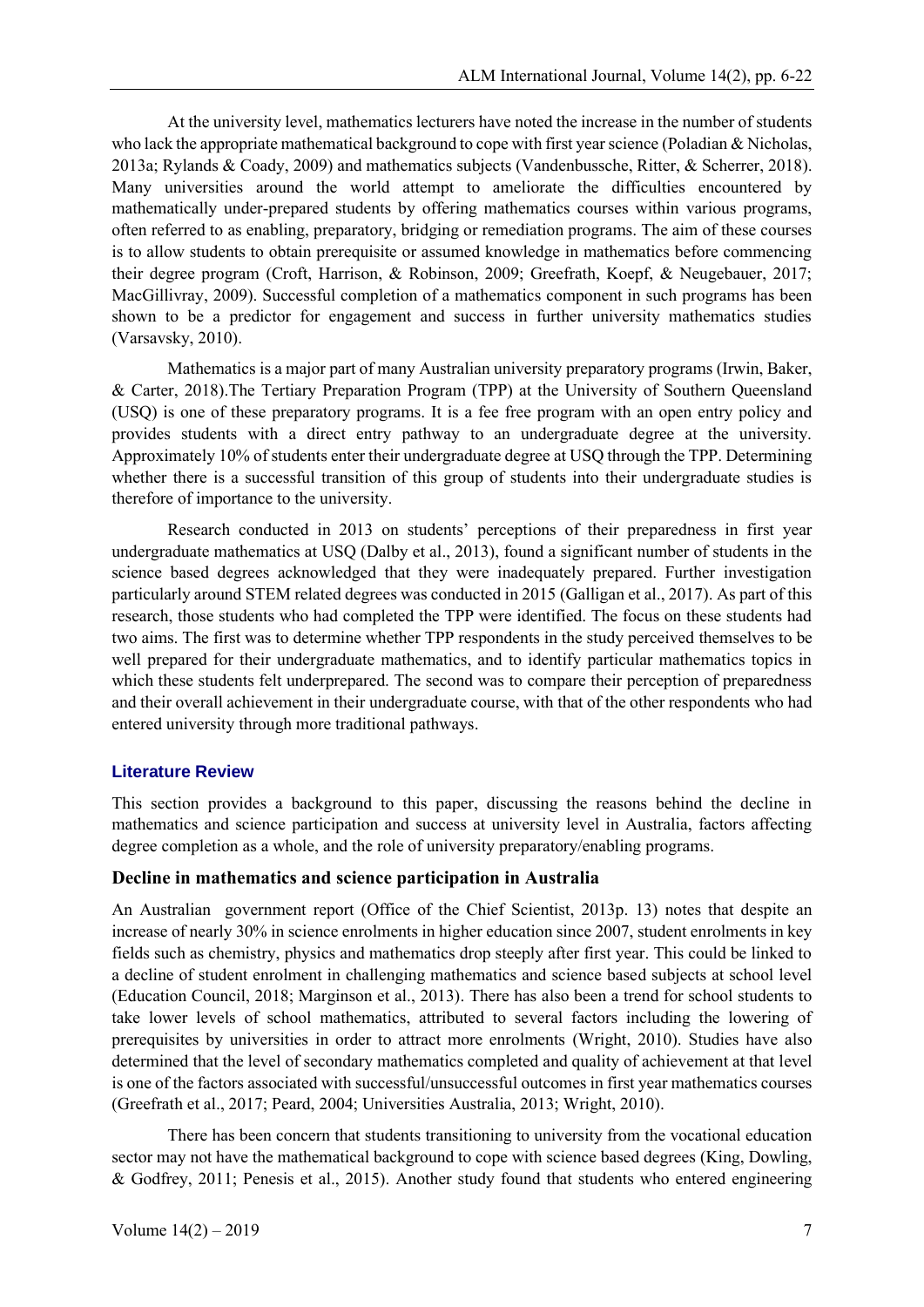degrees on the basis of vocational education studies or on mature<sup>1</sup> age or special entry criteria had a far lower degree completion rate than the rest of their cohort (King et al., 2011).

#### **Factors affecting degree completion**

Many factors can affect the completion of a degree. A recent Australian Grattan Institute report identified some of these factors as academic ability, motivation, persistence, time put into study, study practices, financial support, social support, academic support and teaching quality (Norton, Cherastidtham, & Mackey, 2018). This report singles out mature aged students as being particularly vulnerable to dropping out. Being mature aged and from a low SES background compound the difficulties with academic integration (Tones, Fraser, Elder, & White, 2009).

Regional universities in Australia have a more diverse cohort in terms of age, SES, and academic experience and have lower completion rates in comparison to metropolitan universities (Australian Government, 2017; Norton et al., 2018). In terms of STEM, National benchmarking data also indicate a drop in the level of achievement of students in school mathematics and science in regional and rural areas of Australia compared to metropolitan areas (Panizzon & Pegg, 2007). Additionally, low SES students are four times as likely to be low performers in mathematics compared to high SES students (Thomson, 2016).

#### **University preparatory programs in Australia**

In an extensive review of university preparatory programs in Australia, it was found that these programs primarily provide alternative pathways to university for non-traditional students, with the intent to address the outcomes of disadvantage (Bird & Morgan, 2003; MacGillivray, 2009). Non-traditional students belong to one or more of the following groups: low socio-economic background, regional and remote areas, people with a disability, Aboriginal and Torres Straight Islanders and Non-English speaking backgrounds. The Australian government has recognised the importance of preparatory programs in the provision of both general study skills and discipline specific knowledge to students with social or economic disadvantage (Australian Government, 2017). In 2010, the Australian government stated the aim to increase the percentage of university students from low socio-economic status (SES) background from 16% to 20% by 2020 (Bradley, 2008). As a result, one of the proposals put forward by Universities Australia (Universities Australia, 2013) was for Australian universities to broaden pathways into university, and for the government to maintain equity programs to improve access for students from low SES backgrounds. Low-SES students are overrepresented in regional universities (Network Regional Universities, 2013) and therefore these universities have a higher percentage of total student load from preparatory courses (Pitman et al., 2016). This research also noted that students who had entered university via a preparatory pathway were below the national average in terms of retention and success in their subsequent undergraduate studies (Pitman et al., 2016).

Students enrolling in preparatory programs may have many of the recognised difficulties associated with adjusting to university, including having the key skills to succeed. One key skill is the required mathematics level for STEM programs (Rylands & Coady, 2009). Hence, there is a need to assess whether these students have attained key mathematics skills within their preparatory courses. While some data can be collected through the use of student evaluation and undergraduate performance (Shah & Whannell, 2016), asking students their perceptions of the attainment of these skills is important, as self-efficacy and confidence are known to be indicators of success in mathematics (Ernest, 2003; Parsons, Croft, & Harrison, 2009).

<sup>&</sup>lt;sup>1</sup> Defined as 25 or over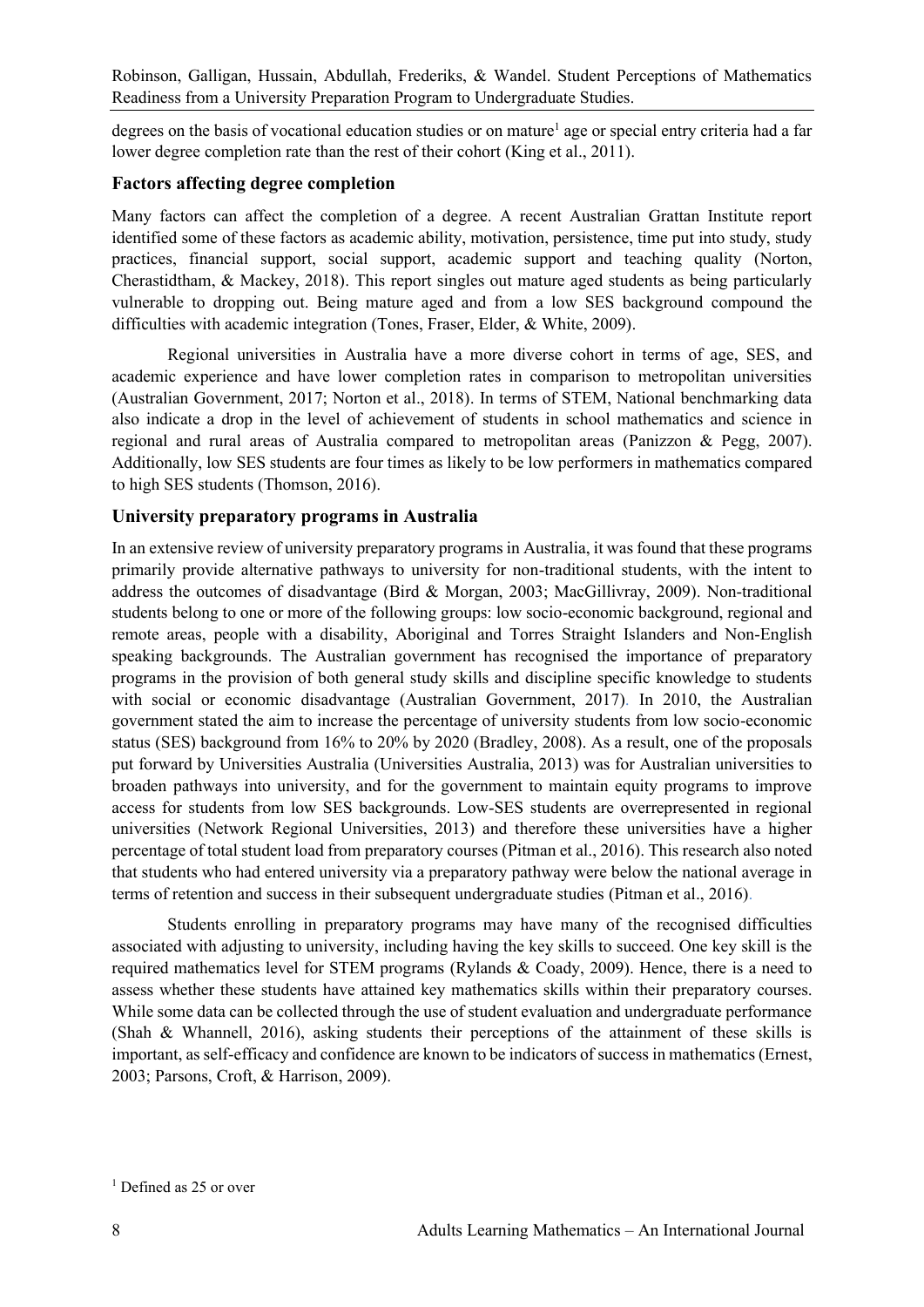#### **Method**

For this paper, we drew on data from students enrolled in Semesters 1 and 2 in 2015. Ethics clearance was obtained to survey and communicate with students enrolled in thirteen STEM related first year courses (two physics course, one chemistry course, one biology course, three engineering courses, two nursing courses, two engineering mathematics courses, one other mathematics course and one standard statistics course). All the examiners (coordinators) of these key first year courses within the university gave permission for the researchers to email their students with an invitation to fill out a survey that investigated the respondent's perception of preparedness for the mathematics based course undertaken in the previous semester. Students were encouraged to participate by offering them the chance to win a \$100 book voucher. The survey was emailed to the students after the semester results had been released (including students who had dropped the course) and elicited responses from 688 students over the two semesters (with 93 respondents having previously completed a TPP mathematics course). The response rate was 10.9 % of the total number of students enrolled in the selected courses. A significant number of students also agreed to be interviewed, but once approached, were less responsive.

The survey questions sought students' perceptions of their preparation in various mathematics topics using a Likert scale (see Appendix). The topics included calculator use, decimals, percentages, ratio, algebra, statistics, problem solving, trigonometry, and calculus. Students were also asked if they considered their overall mathematical preparation to have been adequate for the course in question. There were a number of open-ended questions to explore other factors that students may have felt had contributed to their success or failure. Qualitative data from the relevant questions were analysed in NVivo using constant/comparative method (King et al., 2011). Some attempt was made to capture the conceptual as well as the thematic regularities in the data but most of the answers were too terse to be particularly useful in this regard. The grade achieved by each respondent in his or her undergraduate mathematics course was also recorded. Basic demographic information was also collected.

The survey responses of students that identified as having entered their undergraduate degree via the TPP were analysed according to their exit level of TPP mathematics. The level of mathematics completed within the TPP depends upon the student's intended degree. Table 1 lists the prerequisite level of TPP mathematics required for various degrees, an outline of the topics covered in each course and the approximate secondary school equivalent. There are three university entrance levels of final year mathematics in Queensland, with Mathematics C being the most challenging. None of the mathematics courses in this survey had Mathematics C as a prerequisite. Although an approximate equivalency has been drawn between TPP mathematics and Queensland school mathematics, the time frame of the former courses (one semester) does not allow for the same breadth and depth of study of mathematics topics as in school

### **Results**

#### **Demographics of the participants**

For this paper, the 688 survey participants were divided into the following two groups for comparison:

- Ex-TPP respondents: those students that had entered their undergraduate studies via the TPP (14% of total respondents); and
- Other pathway respondents: those students that entered their undergraduate studies having completed a level of year 12 mathematics (71% of total respondents), those respondents that only formally completed Year 9 or 10 at school (9%), vocational mathematics (2%) or did not indicate their last level of mathematics (4%).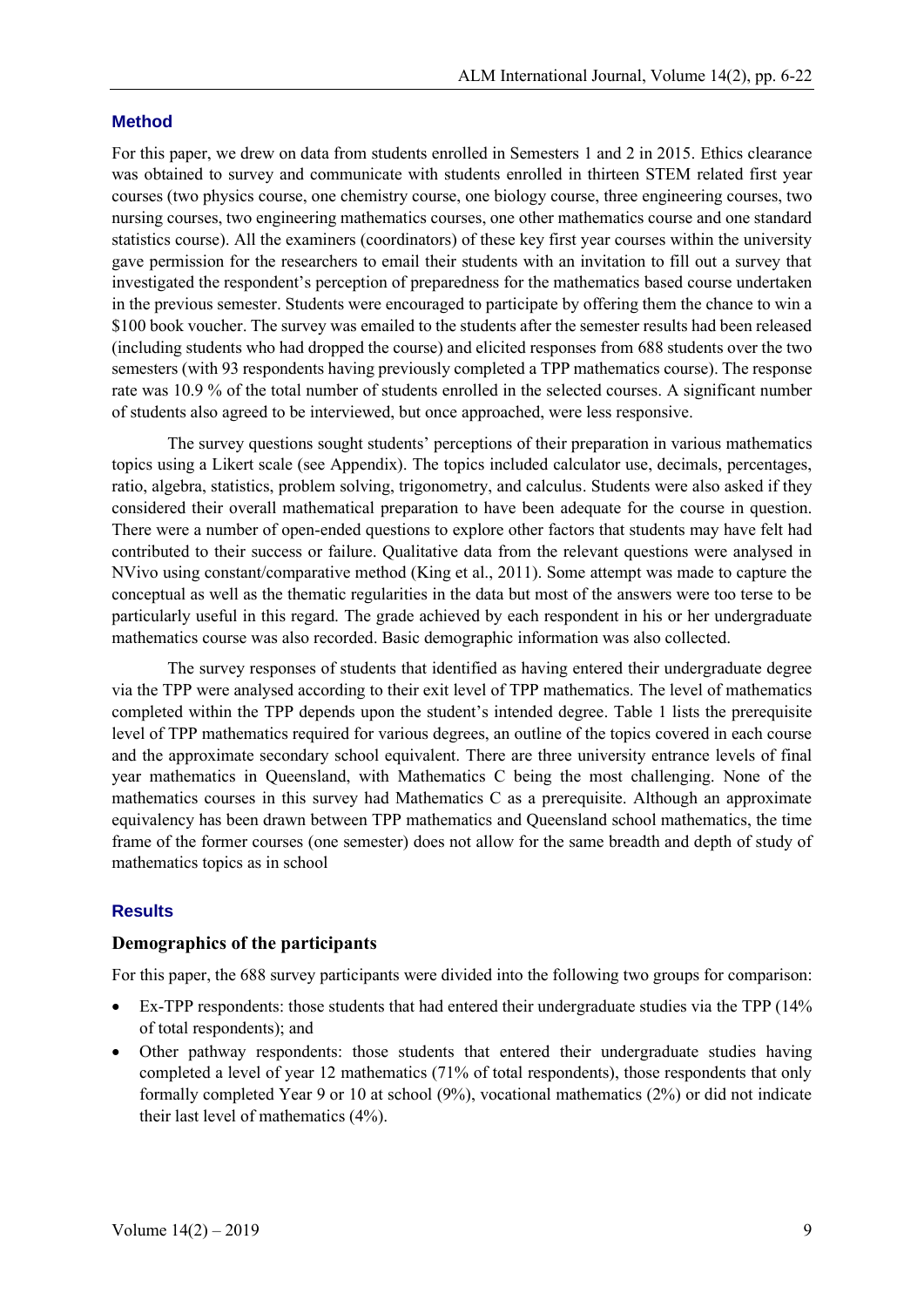|                    | <b>Intended degrees</b>                                                                                      | <b>Topics covered</b>                                                                                          | <b>Approximate secondary</b><br>school equivalent |
|--------------------|--------------------------------------------------------------------------------------------------------------|----------------------------------------------------------------------------------------------------------------|---------------------------------------------------|
| <b>TPP-Maths 1</b> | Nursing, education,<br>commerce and<br>business degrees.                                                     | Basic arithmetic,<br>introduction to statistics,<br>graphing and basic<br>algebra.                             | Queensland Year 12<br>Mathematics A               |
| <b>TPP-Maths 2</b> | Physical science,<br>environ and<br>sustainability, wine<br>science and associate<br>degrees in engineering. | Algebra, functions<br>(linear, parabolic,<br>exponential and<br>logarithmic),<br>trigonometry and<br>matrices. | Queensland Year 11<br>Mathematics B               |
| <b>TPP-Maths 3</b> | Bachelor of<br>Engineering degrees or<br>a Bachelor of Science<br>majoring in<br>mathematics/statistics.     | Introduction to calculus,<br>analytical geometry in<br>two dimensions and<br>trigonometric functions.          | Queensland Year 12<br>Mathematics B               |

*Table 1:* Summary of TPP mathematics courses

The second group includes students who stated that their last formal mathematics study was year 9 or year 10 school mathematics. As these students had not needed to transition through the TPP to gain university entrance, it is assumed that their overall qualifications were deemed sufficient for their degree of enrolment.

In 2015, 23.4% of all USQ students were identified as low SES compared to 36.3% of TPP students. In this survey, 35.6% of students who had entered university via the TPP were identified as low SES, which suggests that they were a representative sample in terms of overall TPP pathway enrolments at this university.

Figure 1 shows the ages of respondents to the survey according to university entry pathway. The percentage of ex-TPP respondents over 30 years of age (57%) is greater than that of other respondents (43%). Only 8% of ex-TPP students were below 21 years of age compared to other respondents (24%). The high percentage of mature-aged and low-SES students in the ex-TPP respondents suggest that some of these students could be at greater risk of dropping or failing their mathematical course compared to other respondents (Thomson, 2016; Tones et al., 2009).

### **Ex-TPP student perceptions of preparedness according to mathematics topic.**

Students were asked to select their level of preparedness for various mathematical topics using categories of "Well prepared", "Prepared", "Poorly prepared" and "Very poorly prepared". The last two categories were combined due to the relatively small number of responses. The topics were Calculator Use, Decimals, Fractions, Percentages, Graphs, Ratios, Basic Algebra (e.g. using a formula), Advanced Algebra (e.g. rearranging equations, factorising), Problem Solving (e.g. interpreting and solving word problems), Statistics, Trigonometry (e.g. sine, cosine, tangent) and Calculus (e.g. basic differentiation and integration). Figures 2 to 4 reflect perceptions of preparedness according to level of previous TPP mathematics completion. From Figure 2 it can be seen that although generally confident in areas of arithmetic, a high proportion of students that had completed TPP-Maths 1 indicated feeling underprepared for statistics and what they perceived to be "advanced" algebra (over 40%). Thirty percent of students also felt underprepared for problem solving. As this course does not cover calculus,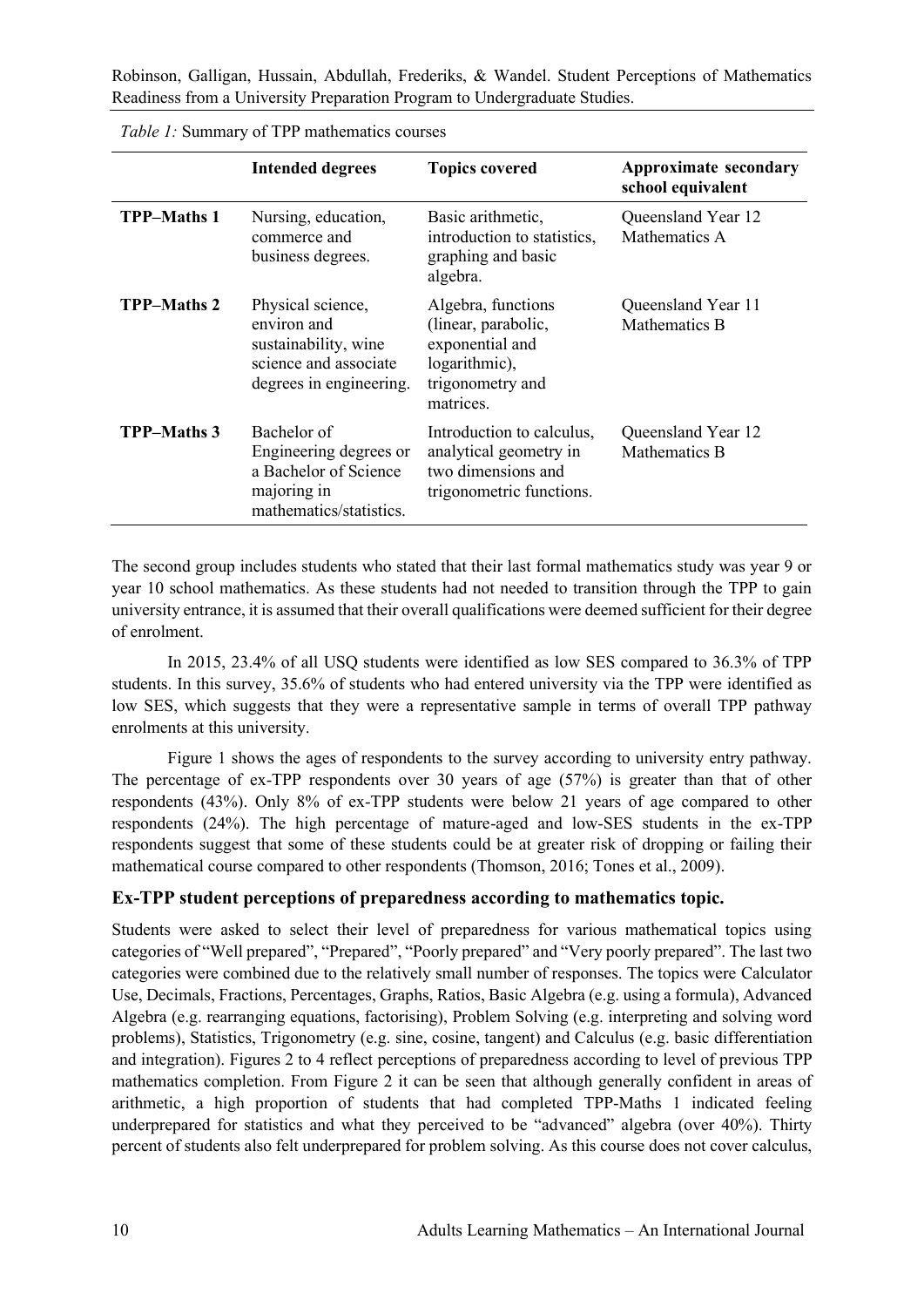the few students that attempted undergraduate courses with a calculus component naturally felt underprepared.



*Figure 1. Comparison of age distribution of other entry pathway respondents (n=567) and ex-TPP respondents (n=93)*



*Figure 2. Perceptions of preparedness of ex-TPP-Maths 1 students (45)*

Figure 3 shows that most students felt underprepared for their initial encounter with calculus. This is not surprising as this topic is not covered in TPP-Maths 2. Over 20% of students felt underprepared for the problem solving and statistics in their course. The emphasis in TPP-Maths 2 is on trigonometry rather than statistics, for students that plan to enrol in engineering degrees. All students felt prepared for basic algebra, while approximately 20% indicated a problem with advanced algebra.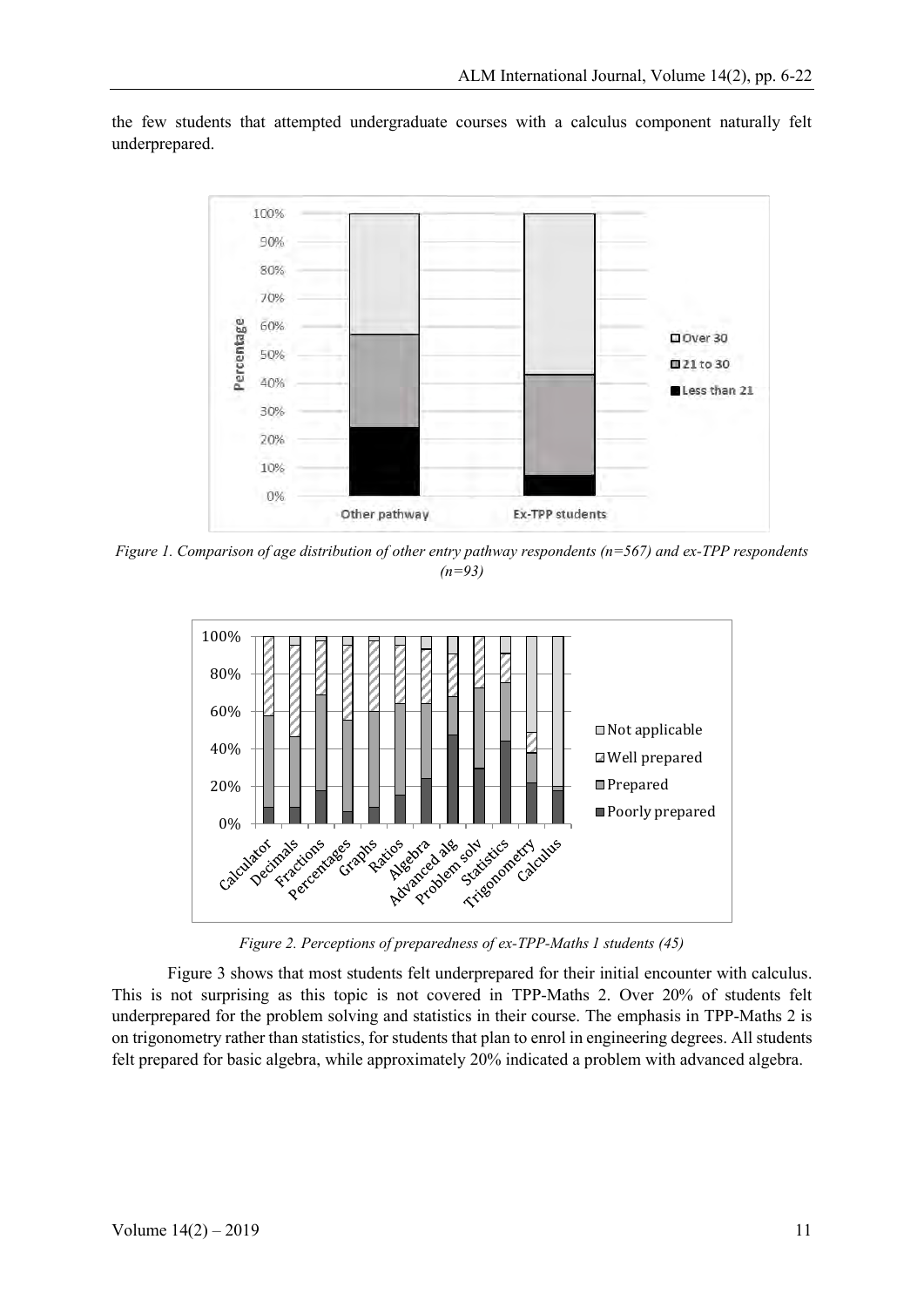

*Figure 3. Perceptions of preparedness of ex-TPP-Maths 2 students (25)*

In contrast to the confidence with algebra shown by ex-TPP-Maths 2 students, Figure 4 reflects that over 20% of students felt poorly prepared for the advanced algebra in their course after having completed TPP-Maths 3. These students would have enrolled in higher-level undergraduate courses with more challenging algebra. As with TPP-Maths 2, the emphasis is on trigonometry rather than statistics for students that plan to enrol in engineering degrees. This is reflected in the 20% who felt underprepared for statistics.



*Figure 4. Perceptions of preparedness of TPP-Maths 3 students (23)*

Topics that show high percentages of students that felt underprepared give an indication as to where the relevant TPP mathematics courses should be reviewed, from a student's perspective.

### **Ex-TPP student perceptions of overall preparedness for undergraduate mathematics**

In the survey, students were asked to select a response to the statement "Overall, my mathematics preparation was adequate for this first year course that I studied" with either "Strongly" Agree", "Agree", "Neutral" , "Disagree" or "Strongly Disagree". Although the majority of ex-TPP students felt prepared (71%), there were 16% of respondents that felt under-prepared and 13% that felt neither well nor poorly prepared. Figure 5 compares ex-TPP student responses to this question with their final grade achieved in their undergraduate course. Ten students perceived themselves to be underprepared despite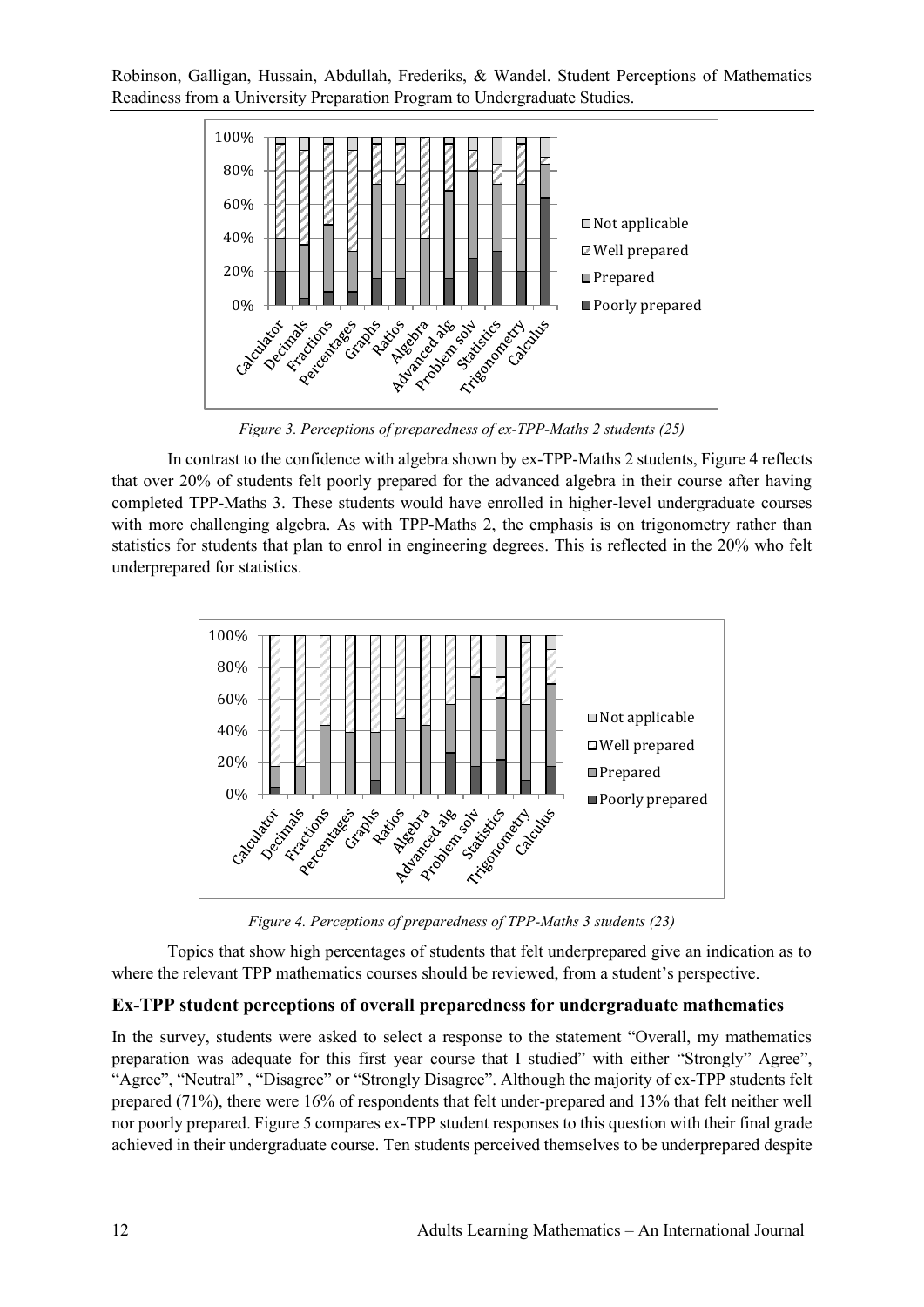having passed their course. Most of those that did not complete their course also felt well prepared, but the survey did not identify their reasons for not completing.



*Figure 5. Ex-TPP students' perception of preparedness compared to final course grade*

### **Entry level into undergraduate mathematics courses**

There are no official figures as to how many TPP students do not complete the required level of preparatory mathematics (as listed in the University handbook) before enrolling in undergraduate mathematics courses. As shown in Table 2, the results from this survey reflect that this may be an issue, where 24% of ex-TPP Maths 1 respondents and 20% of ex-TPP-Maths 2 respondents attempted undergraduate mathematics courses without having completed the prerequisite TPP mathematics course. Of the eleven ex-TPP Maths 1 students in this category, six either failed or did not complete their undergraduate course. However, of the five ex-TPP Maths 2 students, four continued to pass their undergraduate course. These students may have increased the proportion of students in the survey who felt underprepared for their undergraduate mathematics.

*Table 2.* Percentage of ex-TPP respondents enrolling in undergraduate mathematics courses without the correct prerequisite level of TPP mathematics

| <b>TPP</b><br>level | mathematics exit Percent of exit level that did not complete<br>prerequisite course |
|---------------------|-------------------------------------------------------------------------------------|
| TPP-Maths 1         | $11/45$ $(24\%)$                                                                    |
| TPP-Maths 2         | $5/25$ $(20\%)$                                                                     |

Responses by ex-TPP students to an open-ended question in the survey are shown in Table 3. The level of TPP mathematics previously completed and their undergraduate course have been included to add perspective. Apart from positive opinions about the TPP pathway, some of these responses reflect concern and uncertainty about the lack of clarity of mathematical pre-requisites.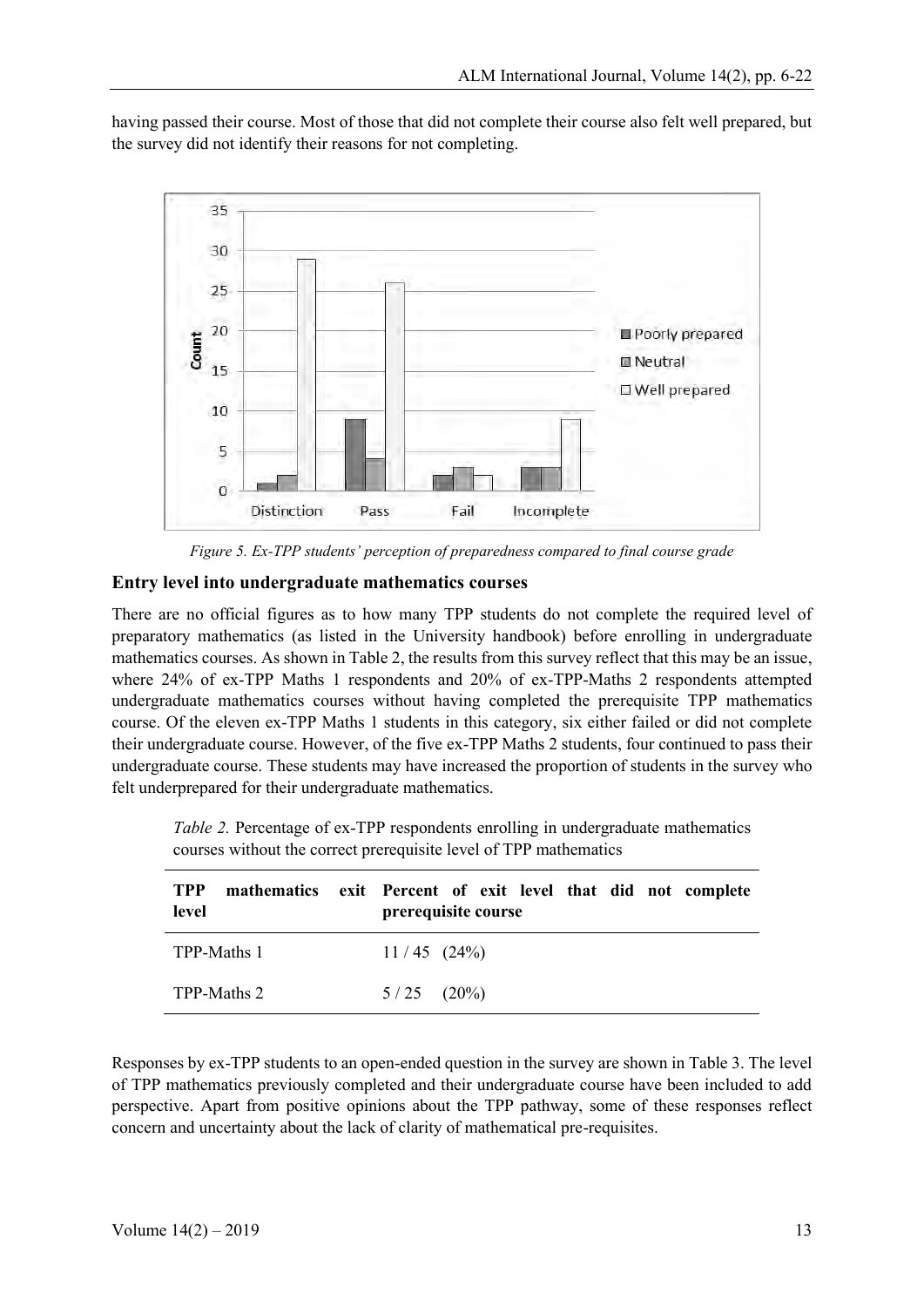*Table 3.* Student responses to the question "Are there any other courses that you wish to comment on with regard to your mathematics preparation?"

| <b>TPP</b> Maths<br>level | Comment                                                                                                                                                                                                                                                                                                          | <b>Course studied</b>                                           | Course<br>Grade<br>achieved |
|---------------------------|------------------------------------------------------------------------------------------------------------------------------------------------------------------------------------------------------------------------------------------------------------------------------------------------------------------|-----------------------------------------------------------------|-----------------------------|
| TPP-Maths 1               | Both the TPP courses [maths and non-maths] were invaluable to<br>preparing me for University. I highly recommend them both<br>especially if you haven't studied in a while.                                                                                                                                      | Nursing Maths                                                   | Distinction                 |
| TPP-Maths 1               | Have more advertising for students about TPP so they know they<br>have a program to assist them before they begin a course.                                                                                                                                                                                      | Biophysical Sciences in<br>Health                               | Distinction                 |
| TPP-Maths 1               | The TPP course prepared me well. So I thought.                                                                                                                                                                                                                                                                   | Introductory<br>Engineering<br>Mathematics                      | Fail*                       |
| TPP-Maths 1               | [Physics] should have a Maths pre-requisite course. I only had the<br>TPP Maths course for preparation which was very basic compared<br>to the requirements of this course.                                                                                                                                      | Physics 1                                                       | Pass*                       |
| TPP-Maths 2               | I studied the TPP Maths 2 unit from the Tertiary Preparation<br>Program at USQ prior to commencing my studies of the Spatial<br>Science degree in semester 2. Since starting mathematics studies<br>at USQ I have had nothing but positive experiences in the subject.<br>Therefore I would not change anything. | Introductory<br>Engineering<br>Mathematics                      | Distinction                 |
| TPP-Maths 2               | As a mature student if I had not completed TPP Maths 1 and TPP<br>Maths 2 I would have been completely lost with ENG1002                                                                                                                                                                                         | Introductory<br>Engineering and Spatial<br>Science applications | Pass                        |
| TPP-Maths 2               | The TPP was a well-structured program which helped me greatly<br>in Semester 1 with ENM1500                                                                                                                                                                                                                      | Introductory<br>Engineering<br>Mathematics                      | Distinction                 |
| TPP-Maths 2               | ENG1002 may be better as not an introductory course as it<br>assumes a lot of background knowledge of the subject.  there<br>could be stipulations for the required amount of prior engineering<br>mathematics needed to enter.                                                                                  | Introductory<br>Engineering and Spatial<br>Science applications | Pass                        |
| TPP-Maths 2               | PHY1104 required some high level mathematics. I know of<br>several other students who found it too difficult and were not<br>prepared. I believe a prerequisite of Maths B or the equivalent<br>TPP course should be applied.                                                                                    | Physics 1                                                       | Distinction                 |

*\* Comments were from students that entered their degree with the wrong prerequisite level of preparatory mathematics*

#### **Comparison of ex-TPP respondents to other entry pathway respondents**

Using the response to the question about overall perception of preparedness, respondents were compared across all pre-university mathematics attainment groups. Figure 6 shows the percentage of students within each pre-university mathematics group that felt prepared/poorly prepared for their undergraduate course. The majority of respondents that had either completed 12 years of schooling<sup>2</sup> (last 3 columns) or a TPP mathematics course (first 3 columns) felt prepared for the course in which

<sup>&</sup>lt;sup>2</sup> Maths A = non-calculus based mathematics; Maths B = calculus based mathematics; Maths C = advanced mathematics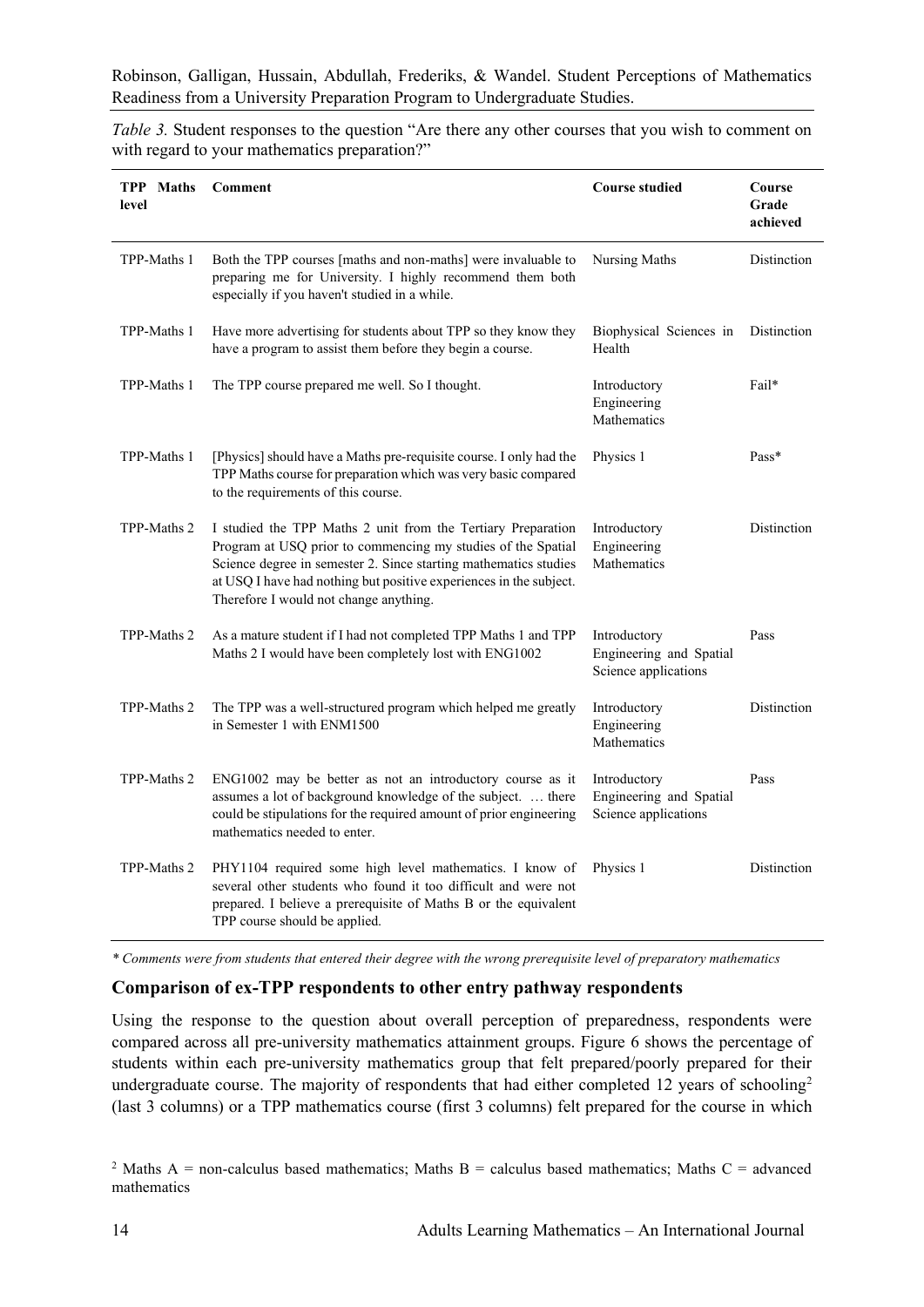they were enrolled. The lower the students' school exit level, the greater the proportion of students that felt underprepared for the mathematics encountered in their degree. This was also reflected in the responses given by students who had completed some mathematics in a vocational program. The proportion of TPP students that felt well prepared is comparable to those students that entered university with Queensland Year 12 Mathematics B (this includes basic calculus). Those students that did not indicate their pre-university mathematics attainment were not included in Figure 6.



*Figure 6. Perception of preparedness of respondents by entry to university pathway (n = 661)*

Although the proportion of ex-TPP students that perceived themselves to be well prepared for their undergraduate mathematics was relatively high, this does not reflect their actual achievement (76% pass rate) when compared to the other respondents (84% pass rate). Figure 7 compares the final grade results for the undergraduate course identified in the survey for the two groups. To simplify results, a grade of 75% or higher is classified as a "Distinction" and a grade between 50% and 74% is classified as a "Pass". Figure 7 shows that although the majority of students in both cohorts passed their course, only 34.5% of ex-TPP respondents achieved a distinction in their course compared to 45% of the other students. The proportion of ex-TPP students that did not complete their course is approximately double that of other university entrance pathways.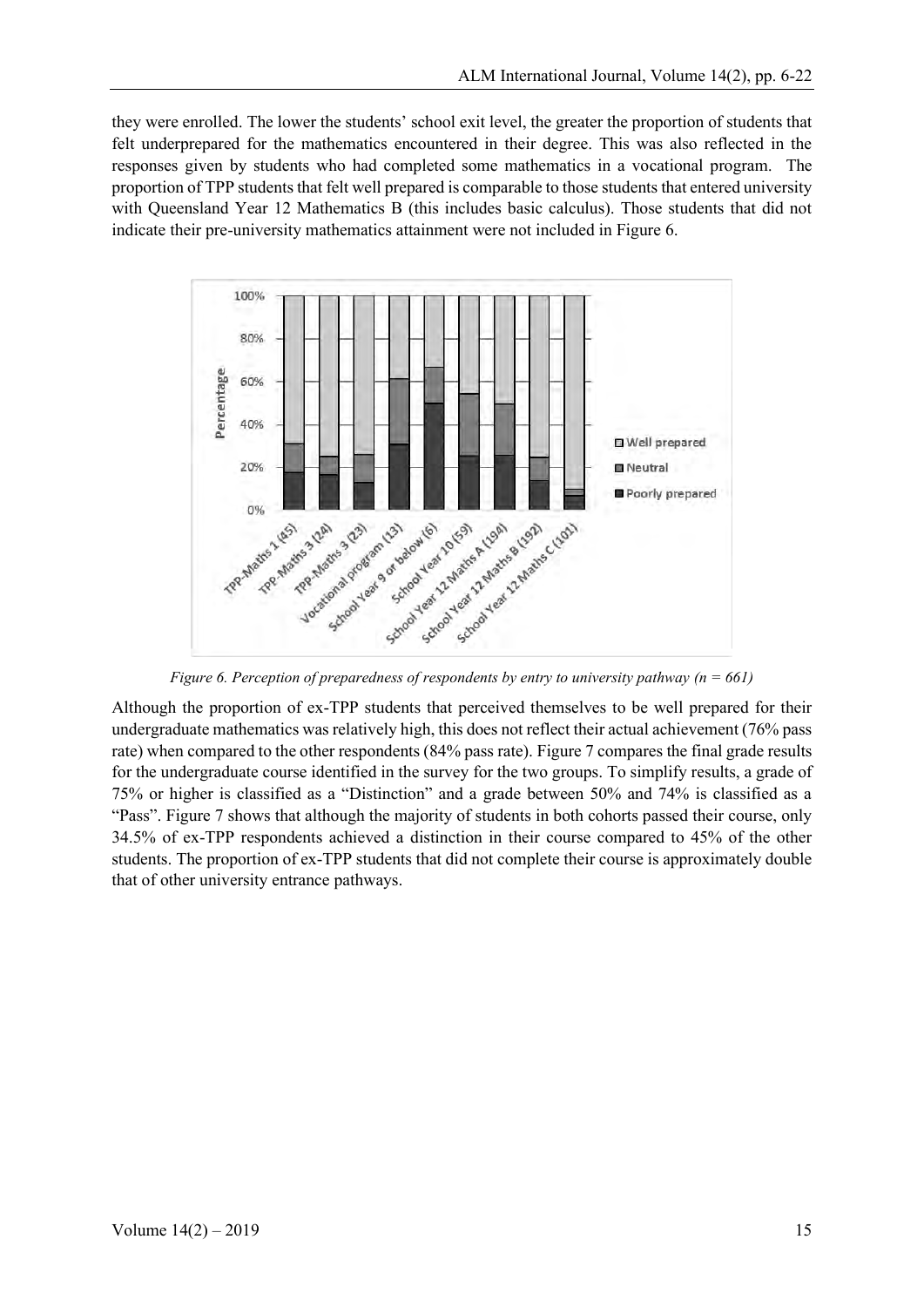

*Figure 7. Final grades acheived as a proportion of each cohort: Ex-TPP (93) respondents versus other pathway entry respondents (584)*

## **Discussion**

The main purpose of this study was to investigate students' perceptions of their preparedness for the quantitative skills of their first year undergraduate mathematics courses. For this paper, the focus was on students who entered university after completing a pre – undergraduate university preparatory course (TPP).

### **Perception of preparedness of quantitative skills**

This study explored students' perceptions of preparedness for: calculator use, decimals, fractions, percentages, graphs, ratios, basic algebra, advanced algebra, problem solving, statistics, trigonometry, and calculus. Identified mathematical topics, where a large percentage of respondents that had completed TPP-Maths 1 felt underprepared, were statistics and advanced algebra (Figure 2). This may not necessarily be due to the cognitive skills of algebra and statistics, but non-cognitive skills as the latter have been known to affect student results. These include university expectations, preconception of the degree of difficulty of algebra (Tariq & Durrani, 2012), anxiety (Ashcraft, 2002), beliefs of the usefulness of this topic (van der Wal, Bakker, & Drijvers, 2017), and unfamiliar writing and language related to the understanding of mathematics and statistics (Dunn, Carey, Richardson, & McDonald, 2016). These factors should be taken into account when designing content of preparatory mathematics programs.

### **Enabling Progression**

Overall, preparatory courses are similar to the final year of high schooling (Shah & Whannell, 2016) but it is important to note that each TPP mathematics course in this study is geared towards a specific degree. This means that the mathematical topics covered in each course are different. Hence, as expected, different levels of ex-TPP students showed different levels of preparedness for these concepts as reflected in the results section. In this study, the majority of students that completed a TPP mathematics course felt well prepared for their undergraduate mathematics course. Unsolicited comments about the preparatory program reflect previous research that indicates that students who enrol in mathematics preparatory courses value these courses not only as a means of upskilling their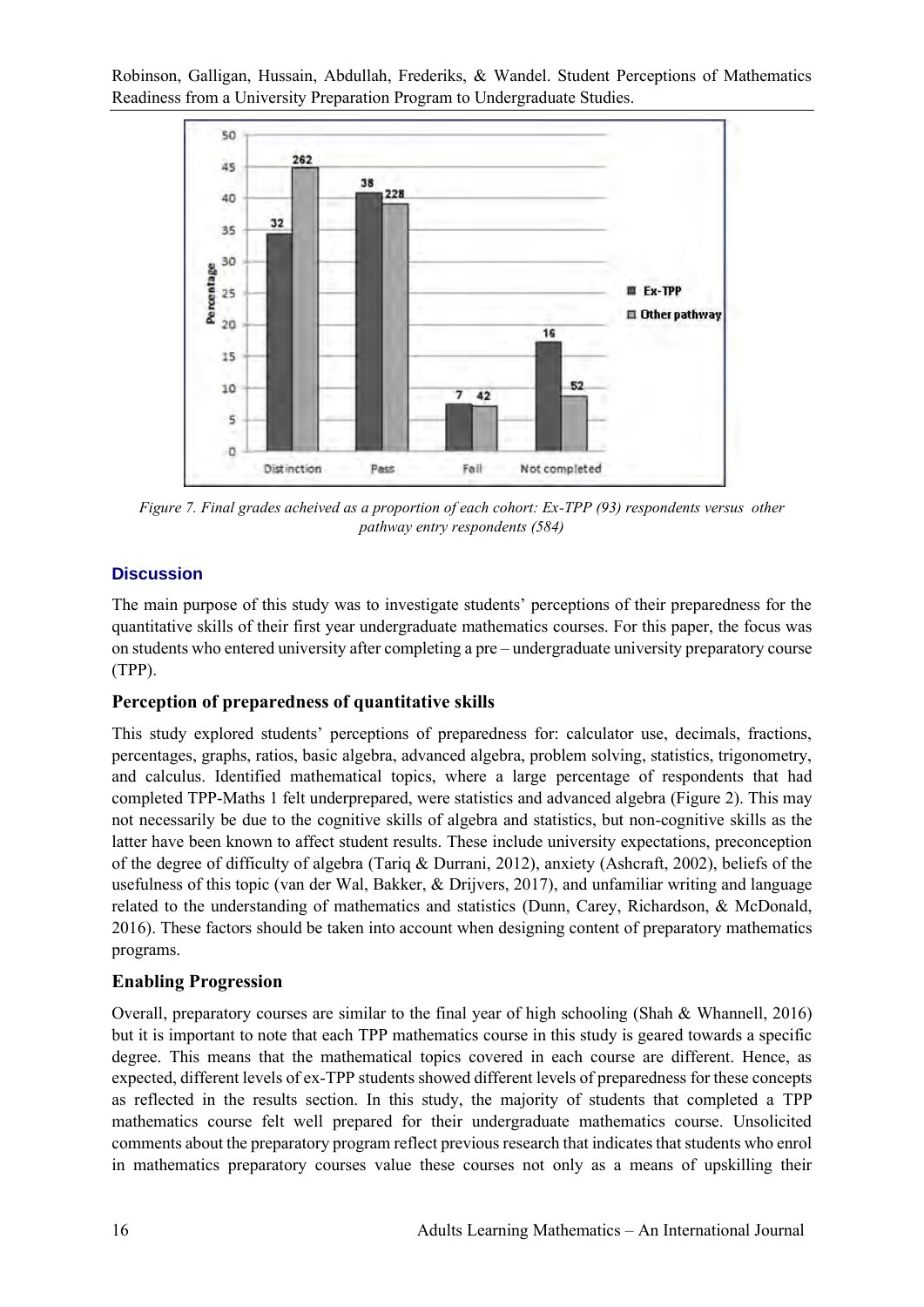mathematics but as a means to facilitate their transition to university (Gordon & Nicholas, 2013). In addition, preparatory or bridging programs can serve as a "vehicle to nurture the student's 'will to learn'" (Poladian & Nicholas, 2013b).

To be noted, students in preparatory programs may on occasions undertake undergraduate courses with a high level of mathematical content without having completed the prerequisite level of preparatory mathematics and hence do not have the appropriate skill set required for the course. Students need greater clarity on quantitative expectations within an undergraduate course. This clarity is necessary at the preparatory and undergraduate program level. For example, from informal discussions, several students stated they dropped one physics course due to their lack of appropriate level of mathematics skills assumed within the course. We can speculate that this happened for other courses, but further research would need to be conducted to identify students' reasons for dropping mathematics related courses.

The issue of skill mismatch can be addressed in four ways. First, administratively, by automatically alerting such students to a possible mismatch between their current skills and the requirements of the degree. Second, in the preparatory program, by alerting students at the finalisation of their program or mathematics course to highlight possible mismatches, and thirdly in the degree course where there is quantitative content, by alerting students early to the numeracy demands of the course and offering pathways to overcome any gaps in knowledge. Finally, as implemented by other universities (e.g. University of Sydney) and recommended in reports, (Australian Academy of Science, 2016; Marginson et al., 2013) prerequisites could be reintroduced more broadly.

### **TPP versus other entry pathways perceptions and achievement**

The proportion of ex-TPP respondents that indicated they were prepared for their undergraduate mathematical course was greater than those that had completed the equivalent of Queensland Mathematics A (non-calculus) or lower. However, ex-TPP respondents' final course grades indicate that they generally achieve lower grades and are at a higher risk of not completing their mathematics based course than other entry pathway respondents as suggested in the literature (Poladian & Nicholas, 2013b). This group of ex-TPP respondents had a high proportion of low SES students (at 35.6%) and a high mature aged proportion (at 78%). Given that research (Norton et al., 2018) suggests low SES and mature age are factors in progression and retention, the ex-TPP students' overall success rate of 76% is reasonable when compared to the 84% success rate of other entry pathway students' in this survey.

## **Conclusion**

This research contributes to tertiary education literature by probing the effectiveness of tertiary preparatory mathematics courses through the lens of students' perceptions. Results from a survey on mathematical preparedness for first year undergraduate mathematics showed that approximately 70% of respondents who had completed TPP at the University of Southern Queensland in Australia felt well prepared for their undergraduate mathematical course studies. This is comparable to those respondents who had previously completed a high level of school mathematics, and is a good indication that completion of a university preparatory mathematics course had engendered self-efficacy and selfconfidence in their mathematical ability. However, the survey also indicated that students in this group may be at greater risk of either failing or dropping out from their course compared to students who enter tertiary studies via other tertiary entrance pathways.

Conclusions drawn from this survey are limited to one regional university and may not reflect student perceptions or outcomes in other preparatory programs. Whilst these conclusions may be biased as the survey responses were voluntary, with only a small number of respondents having previously completed the TPP, this research provides some evidence that tertiary preparatory students are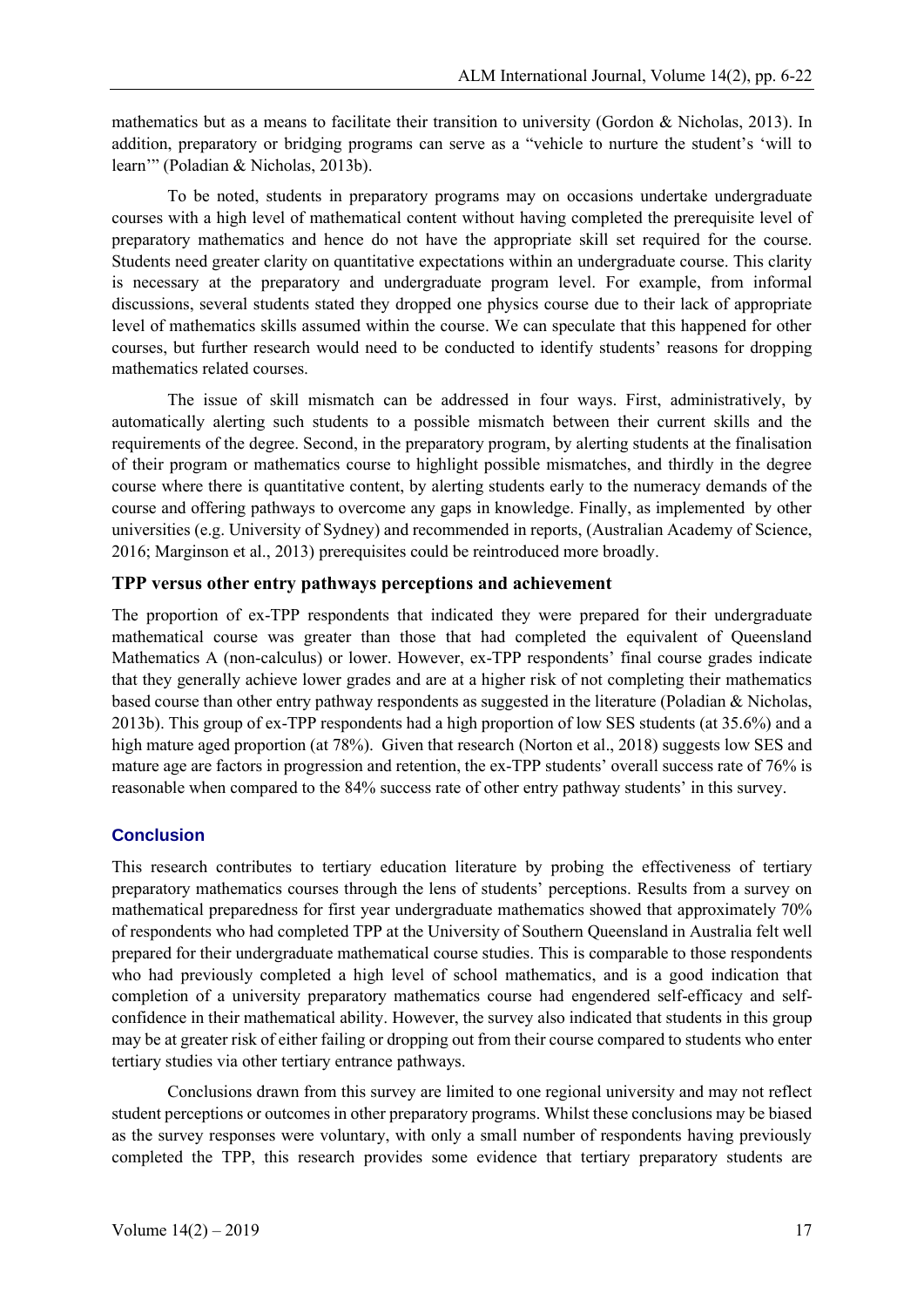transitioning successfully into their undergraduate mathematics and perceive themselves to be well prepared for these courses.

Further research is needed to investigate if preparatory mathematics courses act as a critical filter to a student's tertiary and later career aspirations (Shapka, Domene, & Keating, 2006). Although people working in the enabling sector share similar ideas about the mathematical requirements for academic preparation (Irwin et al., 2018), currently Australian university preparatory programs are not regulated or subject to external accreditation (Shah & Whannell, 2016). This study can feed into discussion of student attrition, success, and enabling provision (Department of Education and Training, 2017) and a push from some sectors to introduce clear prerequisite mathematics statements (Powell, 2018).

#### **References**

- Ashcraft, M. H. (2002). Math anxiety: Personal, educational, and cognitive consequences. *Current directions in psychological science, 11*(5), 181-185.
- Atkinson, R., & Mayo, M. (2010). *Refueling the US innovation economy: fresh approaches to science, technology, engineering and mathematics (STEM) education.* Washington (DC): ITIF.
- Australian Academy of Science. (2016). *The mathematical sciences in Australia: A vision for 2025.* Canberra: Australian Academy of Science.
- Australian Government. (2017). *The Higher Education Reform Package.* Retrieved from https://docs.education.gov.au/documents/higher-education-reform-package
- Bird, J., & Morgan, C. (2003). Adults contemplating university study at a distance: Issues, themes and concerns. *The International Review of Research in Open and Distributed Learning, 4*(1). Retrieved from: http://www.irrodl.org/index.php/irrodl/article/view/130
- Bradley, D. (2008). *Review of* Australian *higher education: Final report*: Department of Education, Employment and Workplace Relations.
- Croft, A. C., Harrison, M. C., & Robinson, C. L. (2009). Recruitment and retention of students–an integrated and holistic vision of mathematics support. *International Journal of Mathematical Education in Science and Technology, 40*(1), 109-125.
- Dalby, T., Robinson, C., Abdulla, S., Galligan, L., Frederiks, A., Pigozzo, R., & Wandel, A. (2013). *Students' mathematical preparation Part B: students' perceptions.* Paper presented at the Proceedings of the 9th Delta Conference of Teaching and Learning of Undergraduate Mathematics and Statistics.
- Department of Education and Training. (2017). *Improving retention, completion and success in higher education Higher Education Standards Panel Discussion Paper*. Canberra: Australian Government Retrieved from https://docs.education.gov.au/system/files/doc/other/final\_discussion\_paper.pdf.
- Dunn, P. K., Carey, M. D., Richardson, A. M., & McDonald, C. (2016). Learning the Language of Statistics: Challenges and Teaching Approaches. *Statistics Education Research Journal, 15*(1), 8-27.
- Education Council. (2018). *Optimising STEM Industry-School Partnerships: Inspiring Australia's Next Generation Final Report. STEM Partnerships Forum*. Victoria: Education Services Australia Retrieved from http://www.educationcouncil.edu.au/site/DefaultSite/filesystem/documents/Reports%20and%20publication s/Publications/Optimising%20STEM%20Industry-School%20Partnerships%20-%20Final%20Report.pdf.
- Ernest, P. (2003). The mathematical attitudes, beliefs and ability of students. Math Eng Sci [Internet]. Birmingham: LTSN MathsTEAM.
- Galligan, L., Frederiks, A., Wandel, A. P., Robinson, C., Abdulla, S., & Hussain, Z. (2017). Nursing students' readiness for the numeracy needs of their program: Students' perspective. *Adults Learning Mathematics – An International Journal, 12*(1), 27-38.
- Gordon, S., & Nicholas, J. (2013). Students' conceptions of mathematics bridging courses. *Journal of Further & Higher Education, 37*(1), 109-125. doi: 10.1080/0309877x.2011.644779
- Greefrath, G., Koepf, W., & Neugebauer, C. (2017). Is there a link between Preparatory Course Attendance and Academic Success? A Case Study of Degree Programmes in Electrical Engineering and Computer Science. *International Journal of Research in Undergraduate Mathematics Education, 3*(1), 143-167. doi: 10.1007/s40753-016-0047-9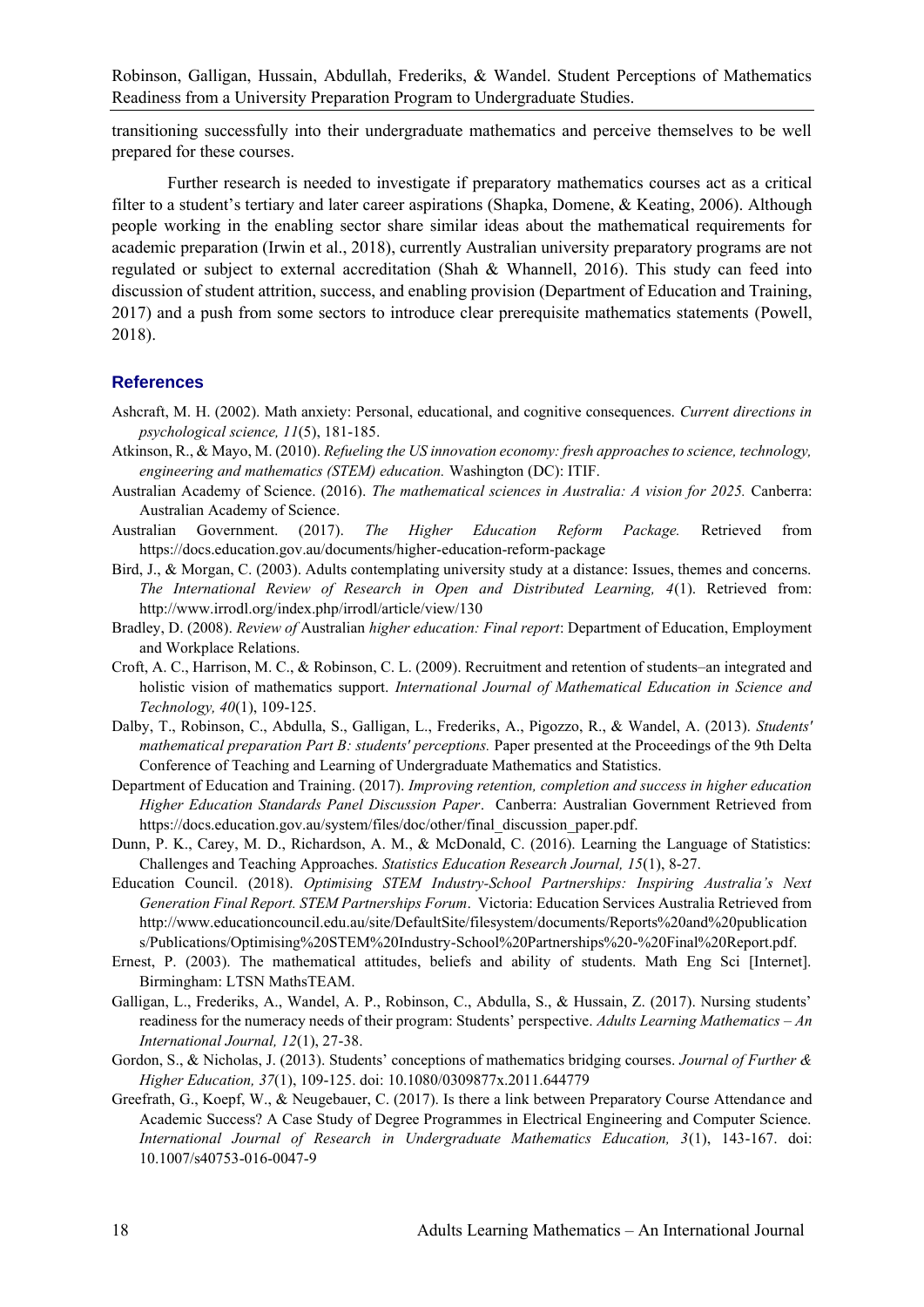- Irwin, E. L., Baker, S., & Carter, B. (2018). What 'counts' as numeracy preparation in enabling education programs? Results of a national audit. *Journal of Academic Language and Learning, 12*(1), A141-A155.
- King, R., Dowling, D., & Godfrey, E. (2011). Pathways from VET awards to engineering degrees: a higher education perspective. Sidney: Australian Council of Engineering Deans.
- MacGillivray, H. (2009). Learning support and students studying mathematics and statistics. *International Journal of Mathematical Education in Science and Technology, 40*(4), 455-472.
- Marginson, S., Tytler, R., Freeman, B., & Roberts, K. (2013). STEM: country comparisons: international comparisons of science, technology, engineering and mathematics (STEM) education. Final report.
- Morgan, R., & Kirby, C. (2016). The UK STEM Education Landscape: A report for the Lloyd's Register Foundation from the Royal Academy of Engineering Education and Skills Committee.
- Network Regional Universities. (2013). *Regional Universities Network: engaging with regions, building a stronger nation*. Canberra, ACT, Australia.
- Norton, A., Cherastidtham, I., & Mackey, W. (2018). *Dropping out: the benefits and costs of trying university*. Melbourne: Grattan Institute.
- Office of the Chief Scientist. (2013). *Mathematics, engineering & science in the national interest.* Canberra: Australian Government, Office of the Chief Scientist. Retrieved from http://www.chiefscientist.gov.au/category/archives/mathematics-engineering-and-science-report/.
- Panizzon, D., & Pegg, J. (2007). Chasms in student achievement: Exploring the rural-metropolitan divide. *Education in Rural Australia, 17*(2), 3.
- Parsons, S., Croft, T., & Harrison, M. (2009). Does students' confidence in their ability in mathematics matter? *Teaching Mathematics Applications, 28*(2), 53-68.
- Peard, R. F. (2004). *School mathematical achievement as a predictor of success in a first year university mathematics foundations unit*. Paper presented at the 27th Annual Conference of the Mathematics Education Research Group of Australasia, Townsville, Qld.
- Penesis, I., Kilpatrick, S., Barnes, R., Roddick, J., de la Barra, B. L., Belward, S., & Sammut, K. (2015). *Development of mathematical pathways for VET students to articulate to related higher education courses.* Paper presented at the Proceedings of The Australian Conference on Science and Mathematics Education (formerly UniServe Science Conference).
- Pitman, T., Trinidad, S., Devlin, M., Harvey, A., Brett, M., & McKay, J. (2016). *Pathways to higher education: The efficacy of enabling and sub-bachelor pathways for disadvantaged students*. National Centre for Student Equity in Higher Education (NCSEHE), Perth: Curtin University.
- Poladian, L., & Nicholas, J. (2013a). *Mathematics bridging courses and success in first year calculus.* Paper presented at the 9th Delta Conference on teaching and learning of undergraduate mathematics and statistics.
- Poladian, L., & Nicholas, J. (2013b). *Mathematics bridging courses and success in first year calculus.* Paper presented at the Lighthouse Delta 2013: The 9th Delta Conference on teaching and learning of undergraduate mathematics and statistics. Kiama, Australia.
- Powell, S. (2018, May 23). Deans study maths' role in uni success, *The Australian,* p. 27.
- Rylands, L., & Coady, C. (2009). Performance of students with weak mathematics in first-year mathematics and science. *International Journal of Mathematical Education in Science and Technology, 40*(6), 741-753.
- Shah, M., & Whannell, R. (2016). Open access enabling courses: risking academic standards or meeting equity aspirations. *Perspectives: Policy and Practice in Higher Education, (2,3),* 51-62.
- Shapka, J. D., Domene, J. F., & Keating, D. P. (2006). Trajectories of career aspirations through adolescence and young adulthood: Early math achievement as a critical filter. *Educational Research and Evaluation, 12*(4), 347-358. doi: 10.1080/13803610600765752
- Tariq, V. N., & Durrani, N. (2012). Factors influencing undergraduates' self-evaluation of numerical competence. *International Journal of Mathematical Education in Science and Technology, 43*(3), 337-356. doi: 10.1080/0020739X.2011.618552
- Thomson, S. (2016). Session B: Lifting Australian performance in mathematics. *ACER Research Conference 2016*.
- Tones, M., Fraser, J., Elder, R., & White, K. M. (2009). Supporting mature-aged students from a low socioeconomic background. *Higher Education, 58*(4), 505-529. doi: 10.1007/s10734-009-9208-y
- Universities Australia. (2013). *A smarter Australia: an agenda for Australian higher education 2013-2016*. Canberra, Australian Capital Territory: Universities Australia.
- van der Wal, N. J., Bakker, A., & Drijvers, P. (2017). Which Techno-mathematical Literacies Are Essential for Future Engineers? *International Journal of Science and Mathematics Education, 15*(1), 87-104.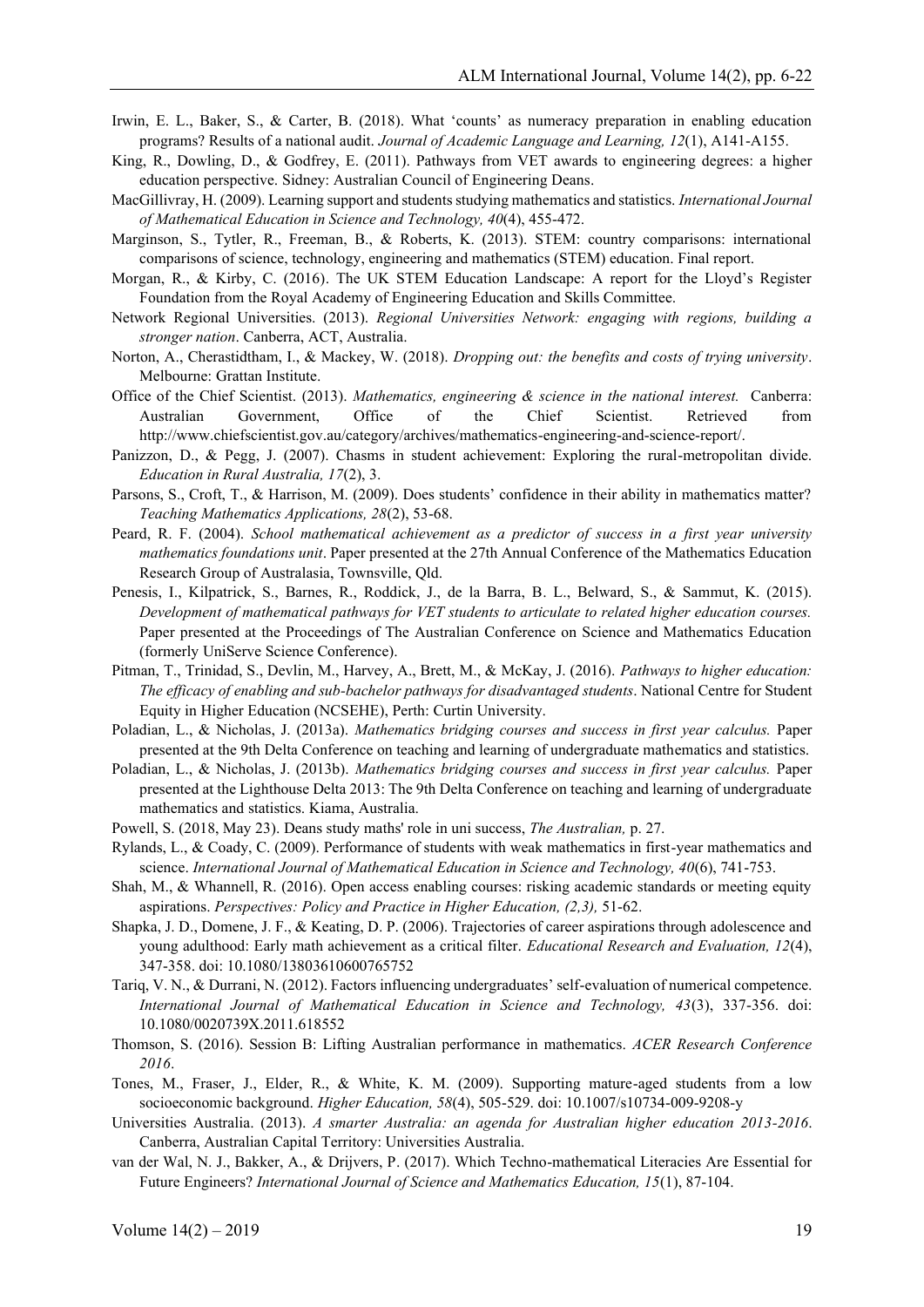- Vandenbussche, J., Ritter, L., & Scherrer, C. (2018). An incentivized early remediation program in Calculus I. *International Journal of Mathematical Education in Science and Technology*, *49*(8), 1235-1249. doi: 10.1080/0020739X.2018.1458340
- Varsavsky, C. (2010). Chances of success in and engagement with mathematics for students who enter university with a weak mathematics background. *International Journal of Mathematical Education in Science and Technology, 41*(8), 1037-1049.
- Wright, S. (2010). Course diversity within South Australian secondary schools as a factor of successful transition and retention within Australian universities. *The International Journal of the First Year in Higher Education, 1*(1), 21-30.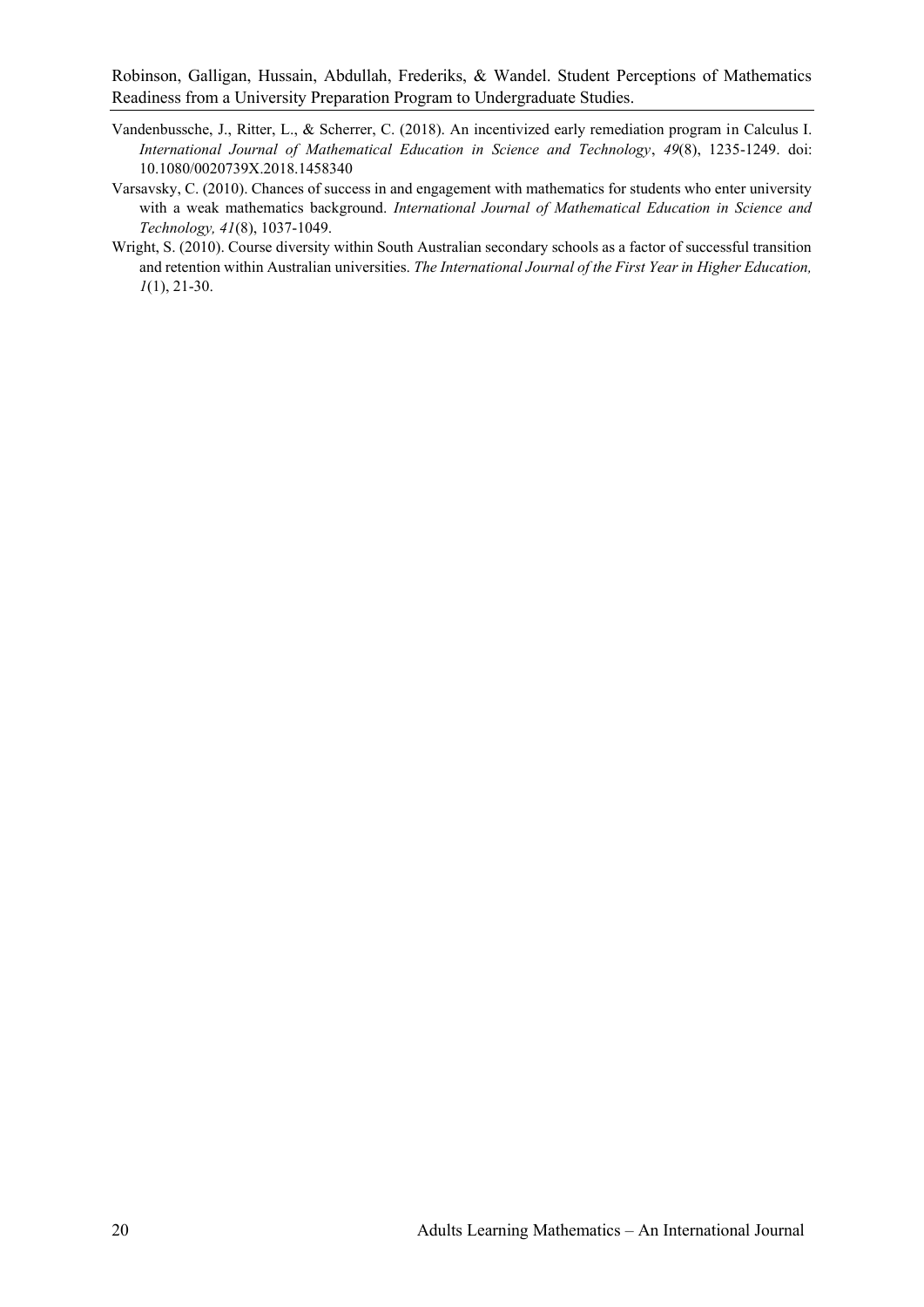### **Appendix**

### **Survey questions:**

- 1. If you wish to take part in the draw for a \$100 book voucher, please put in your email address.
- 2. The degree and major that I am enrolled is For example BSc (Human Biology)
- 3. My mathematics preparation was (select one of the following)

\_\_\_\_\_\_\_\_\_\_\_\_\_\_\_\_\_\_\_\_\_\_\_\_\_\_\_\_\_\_\_

- a) Tertiary Preparation Program (TPP) TPP7181 TPP7182 TPP7183
- b) High school

Year 9 or below Year 10 Year 12 Maths A (basic) Year 12 Maths B (including calculus) Year 12 Maths C (more advanced than Maths B)

- c) Other, please say what
- 4. How long ago did you last study mathematics?

 $0 - 2$  years  $3 - 5$  years  $5 - 10$  years more than 10 years

5. Which mathematics based course are the following answers referring to? For example MAT1000, MAT1008

 $\mathcal{L}_\text{max}$  and  $\mathcal{L}_\text{max}$  and  $\mathcal{L}_\text{max}$  and  $\mathcal{L}_\text{max}$  and  $\mathcal{L}_\text{max}$ 

6. In each of the following areas of mathematics, please select how well prepared you were prior to the start of the course listed in Question 5.

### *Calculator Use*

|                    | Well prepared | Prepared | Poorly<br>prepared | Very poorly<br>prepared | <b>Not</b><br>applicable |
|--------------------|---------------|----------|--------------------|-------------------------|--------------------------|
| <b>Decimals</b>    |               |          |                    |                         |                          |
|                    | Well prepared | Prepared | Poorly<br>prepared | Very poorly<br>prepared | <b>Not</b><br>applicable |
| <b>Fractions</b>   |               |          |                    |                         |                          |
|                    | Well prepared | Prepared | Poorly<br>prepared | Very poorly<br>prepared | <b>Not</b><br>applicable |
| <b>Percentages</b> |               |          |                    |                         |                          |
|                    | Well prepared | Prepared | Poorly<br>prepared | Very poorly<br>prepared | <b>Not</b><br>applicable |
| Using graphs       |               |          |                    |                         |                          |
|                    | Well prepared | Prepared | Poorly<br>prepared | Very poorly<br>prepared | <b>Not</b><br>applicable |